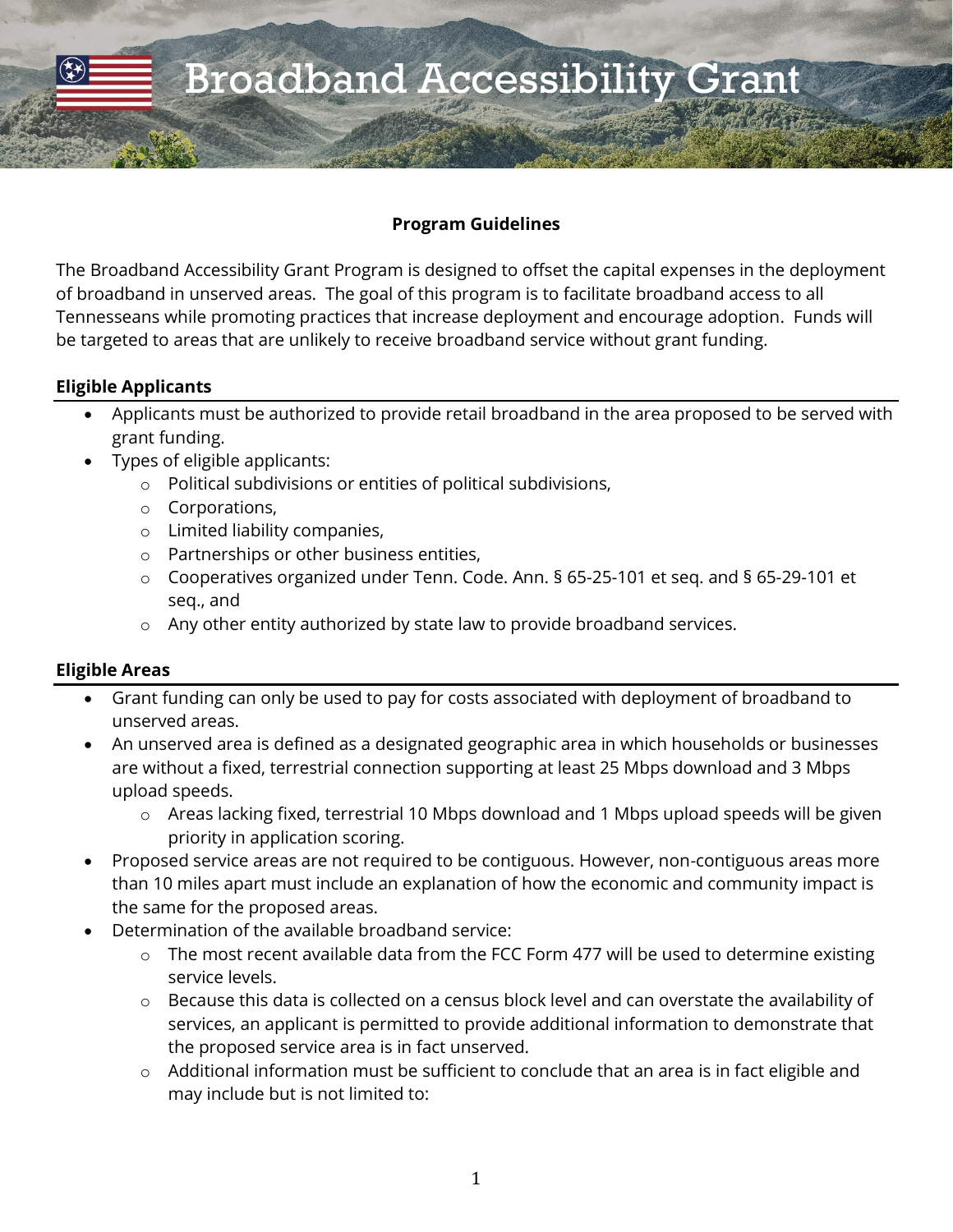- **EXEDENT Statistically significant survey data for the designated area, or**
- **•** Documentation of the location of existing infrastructure within a given census block.
- $\circ$  If a new FCC data set is released during the application period or scoring period, grant finalists will be given a three-week period to respond to any changes in the data in their proposed service areas.
- Application scoring will include an evaluation of the likelihood that the proposed area will receive broadband service without state grant funding. This will include consideration of federal funding sources including FCC CAF II or RDOF eligible areas, USDA ReConnect or others that will result in the provision of at least a fixed, terrestrial 10/1 service. Applications must include a map file (acceptable formats: .shp, .kml, or .kmz) of the proposed service area.
- Maps of areas eligible according to the FCC data will be available as well as a downloadable GIS shapefile for use in preparing an application.
- Applicants may provide information regarding additional infrastructure deployments that are not eligible for grant funding to provide context for the proposed project in the relevant portions of the application.

### **Eligible expenses**

- The maximum grant request is \$2 million.
- The grant will cover up to 50% of eligible project expenses.
- Applicants with additional local match or leveraged funds will receive additional points in the scoring process. Federal grant or other federal broadband funding is not an eligible match.
- Eligible project cost: costs associated with the installation and/or acquisition of middle-mile and last-mile broadband infrastructure that supports broadband service at the locations and speeds identified in the application.
	- o Examples: Project planning, construction permits, construction of facilities, equipment, installation, and test of service.
- Ineligible costs:
	- o General broadband planning not associated with a specific last-mile build,
	- o Operational expenses,
	- o Middle-mile infrastructure that is not directly connected to service provision for an end user,
	- o Expenses related to the provision of telephone or video services which are not necessary for the delivery of broadband services.
- Applicants will be required to obtain review of the project application by a Professional Engineer (PE) or another qualified individual. If the evaluation is not stamped by a PE, applicants must provide the credentials of the individual who prepared the report.
- TNECD reserves the right to amend the scope of grant awards or partially fund applications.

# **Statutory Priorities**

The enabling legislation for the grant program establishes priority for projects that:

- Serve locations without access to download speeds of at least ten megabits per second (10 Mbps) and upload speeds of at least one megabit per second (1 Mpbs);
- Propose to acquire and install infrastructure that supports broadband services scalable to higher download and upload speeds without taking precedent over the number of locations and size of the area to be served;
- Serve locations with community support including participation in the Broadband Ready Community program;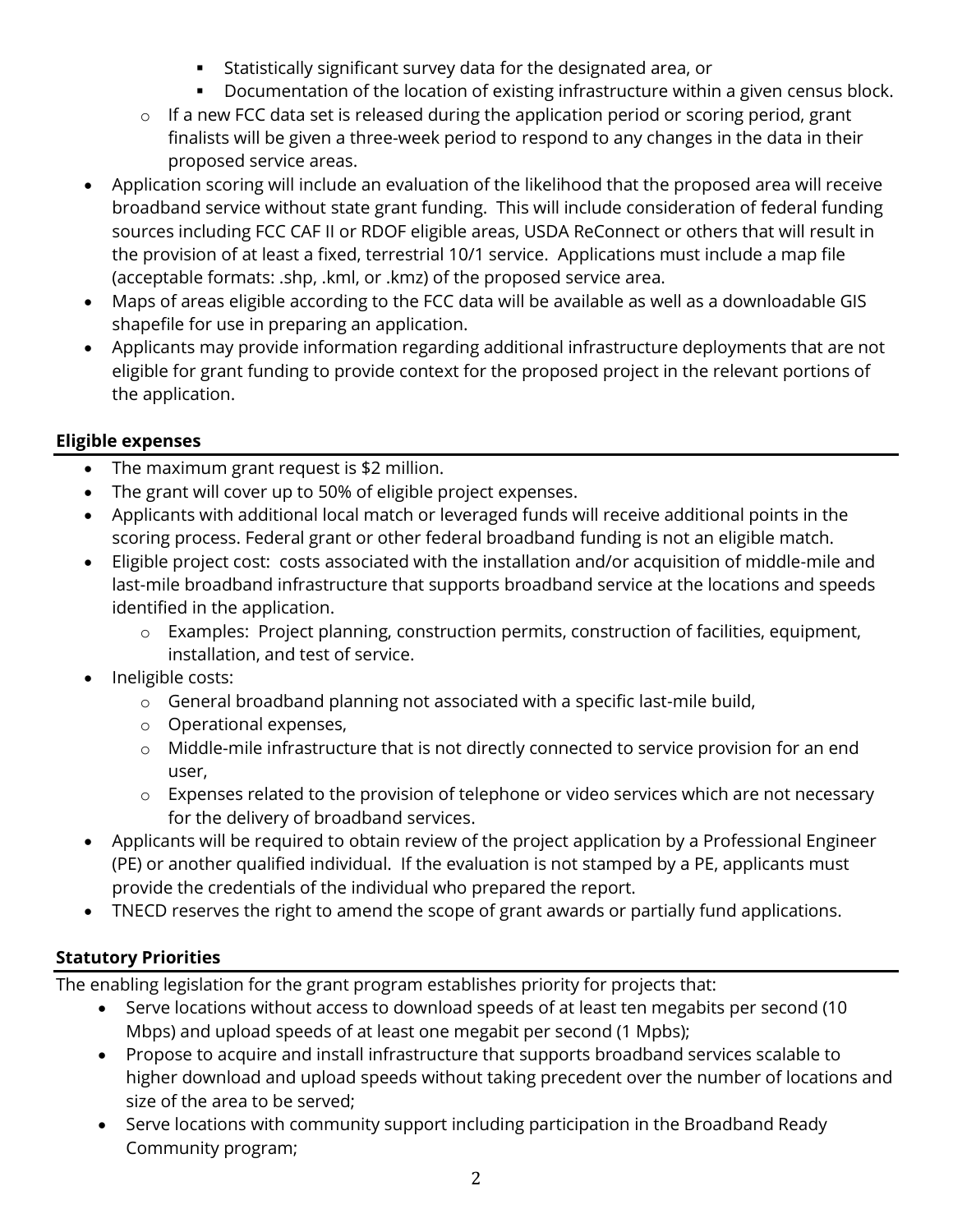- Have not received funds or have not been designated to receive funds through other state or federally funded broadband grant programs; and
- Will provide higher download and upload speeds to locations served.

### **Rural Community Assistance**

To align our program with Governor Lee's Executive Order 1, which emphasizes supporting rural and distressed communities, we plan to offer the following for projects located in these counties:

- Priority in the scoring will be given to grant projects located in "Distressed" and "At-Risk" counties. Please review the county designations [here.](https://www.tn.gov/transparenttn/open-ecd/openecd/tnecd-performance-metrics/openecd-long-term-objectives-quick-stats/distressed-counties.html)
- Limited technical assistance on grant area mapping will be offered to applicants for projects located in "Distressed" counties.

### **Reimbursement and Accountability**

- Funds disbursement will occur on a reimbursable basis.
- For the first 85% of the grant award, expenses will be reimbursed as incurred and requests for payment are submitted. The remaining 15% of grant funds will be available upon submission of grant closeout and final report.
- Grant closeout will require review from either a Professional Engineer certified in Tennessee or a third-party verifier pre-approved by TNECD. This review will confirm that the build has been completed, the design and installation conform to all applicable federal, state, and local requirements and standard engineering practice; and that the installed infrastructure will provide the service levels stated in the application.
- If project costs exceed the budget included with the application, grantees will still be required to finish the proposed project without an increase in the grant award.
- Grantees are expected to offer service at the pricing and speed levels stated in the application for a minimum of 3 years after close out of the contract. While not a contractual requirement, it is expected that the selected applicants will have incorporated this criteria into their business plan.
- TNECD reserves the right to require an accountability agreement in addition to the grant contract.

# **Adoption and Community Involvement**

Application scoring will include an evaluation of the applicant's broadband adoption plans and community impact. Examples include:

- Digital literacy training,
- Low income assistance programs (for equipment and/or broadband service),
- Partnerships with co-working or entrepreneurship organizations,
- Awareness or marketing campaigns,
- Service provision to community anchor institutions and/or additional programing, and
- Other programs designed to meet the needs of the local community.

# **Public Comment for Pending Applications**

To ensure transparency and best use of taxpayer funds, the application process will include a public comment period.

• Within two weeks of the close of applications, TNECD will post a description of the applications received including the proposed service area.